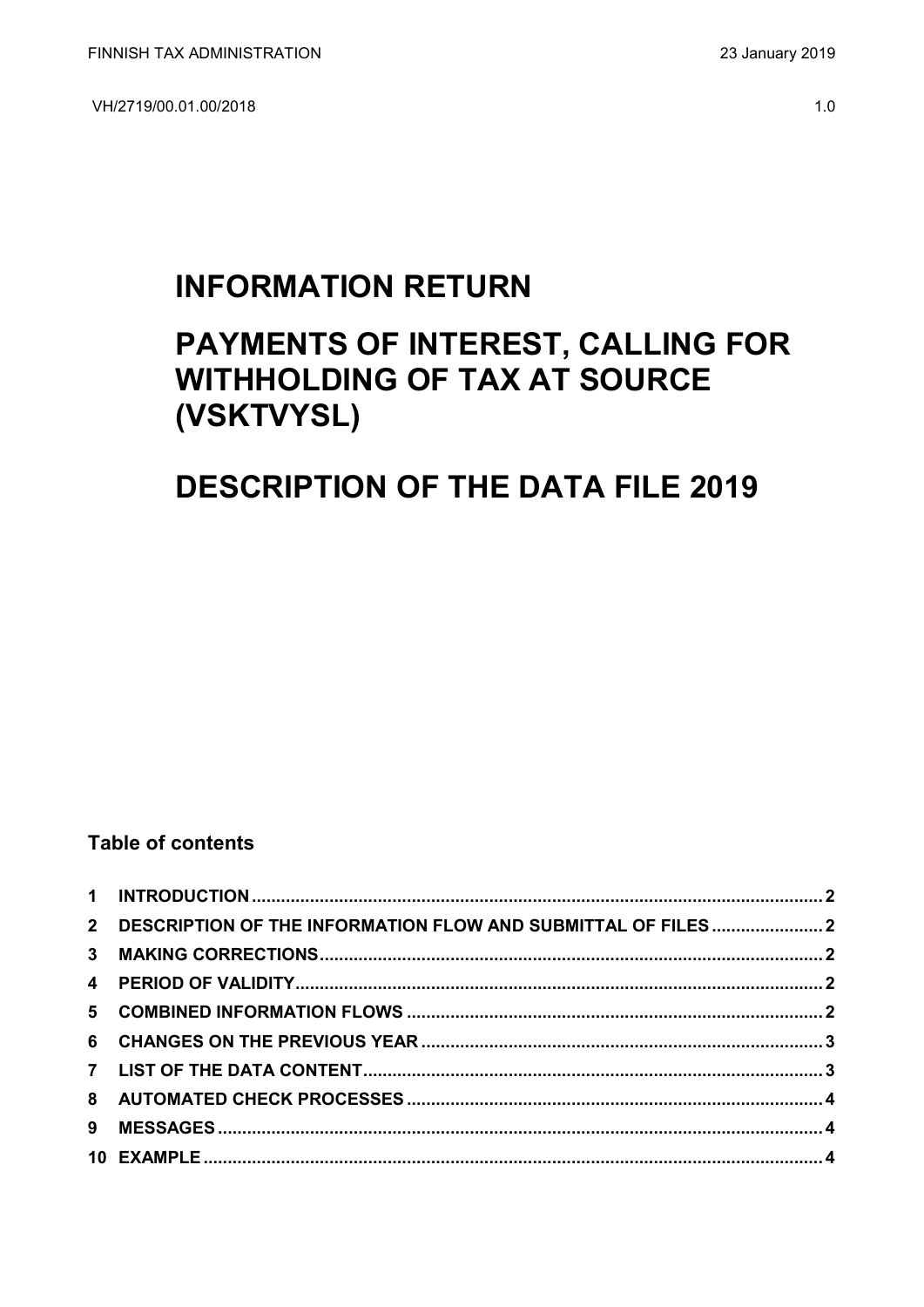# **Version history**

| <b>Date</b> | <b>Version</b> | <b>Description</b>                                                                                                                                        |
|-------------|----------------|-----------------------------------------------------------------------------------------------------------------------------------------------------------|
| 23.1.2019   | 1.0            | First release concerning the 2019 taxable year.                                                                                                           |
| 10.4.2019   |                | A correction was made to 7 LIST OF THE DATA CONTENT. A<br>line that had been missing is now added: 014 'Name of the soft-<br>ware that produced the file' |
| 23.4.2019   |                | Some corrections were made to 7 List of the data content                                                                                                  |

#### <span id="page-1-0"></span>**1 INTRODUCTION**

This guidance explains the structure of the required inbound file and the check procedures that follow. For more information, see tax.fi > About us > Information and material on taxation > IT developers > e-Filing guidance > Electronic filing of information returns General description.

#### <span id="page-1-1"></span>**2 DESCRIPTION OF THE INFORMATION FLOW AND SUBMITTAL OF FILES**

The information-reporting requirement concerns the institutions that pay out interest on commercial and savings bank deposits, on bonds and debentures, on deposits in employees' banks (personnel service offices) and on the balances remaining on payment accounts in payment institutions.

If you have paid interest to nonresident beneficiaries you must use another information return format (either VSRAERIE or the paper Form 7809).

For more information and instructions, go to the 'Annual Information Returns' pages of the Website, > Forms > Annual information.

The terms and conditions of convertible loans or of clearance accounts do not have to be delivered to the Tax Administration when you have submitted your return electronically.

For more information on how filers must identify themselves electronically, on the requirements on Katso ID and Katso Role, and on the information flow's check routine for authorizations, click [here.](https://www.ilmoitin.fi/webtamo/sivut/IlmoituslajiRoolit?kieli=en&tv=VSKTVYSL)

#### <span id="page-1-2"></span>**3 MAKING CORRECTIONS**

For more information, see tax.fi > About us > Information and material on taxation > IT developers > e-Filing guidance > Making corrections to e-filed submittals of information returns.

#### <span id="page-1-3"></span>**4 PERIOD OF VALIDITY**

This specification sets out the requirements of file formatting that come into force 29 January 2019 and continue to be in force until a new version of this specification is released.

For deadline dates for filing, see tax.fi > Verohallinto > Tietoa verotuksesta > Ohjelmistokehittäjät > Aikataulut (Available in Finnish and Swedish).

#### <span id="page-1-4"></span>**5 COMBINED INFORMATION FLOWS**

You may not send us other flows in the same computer file as the VSKTVYSL flow.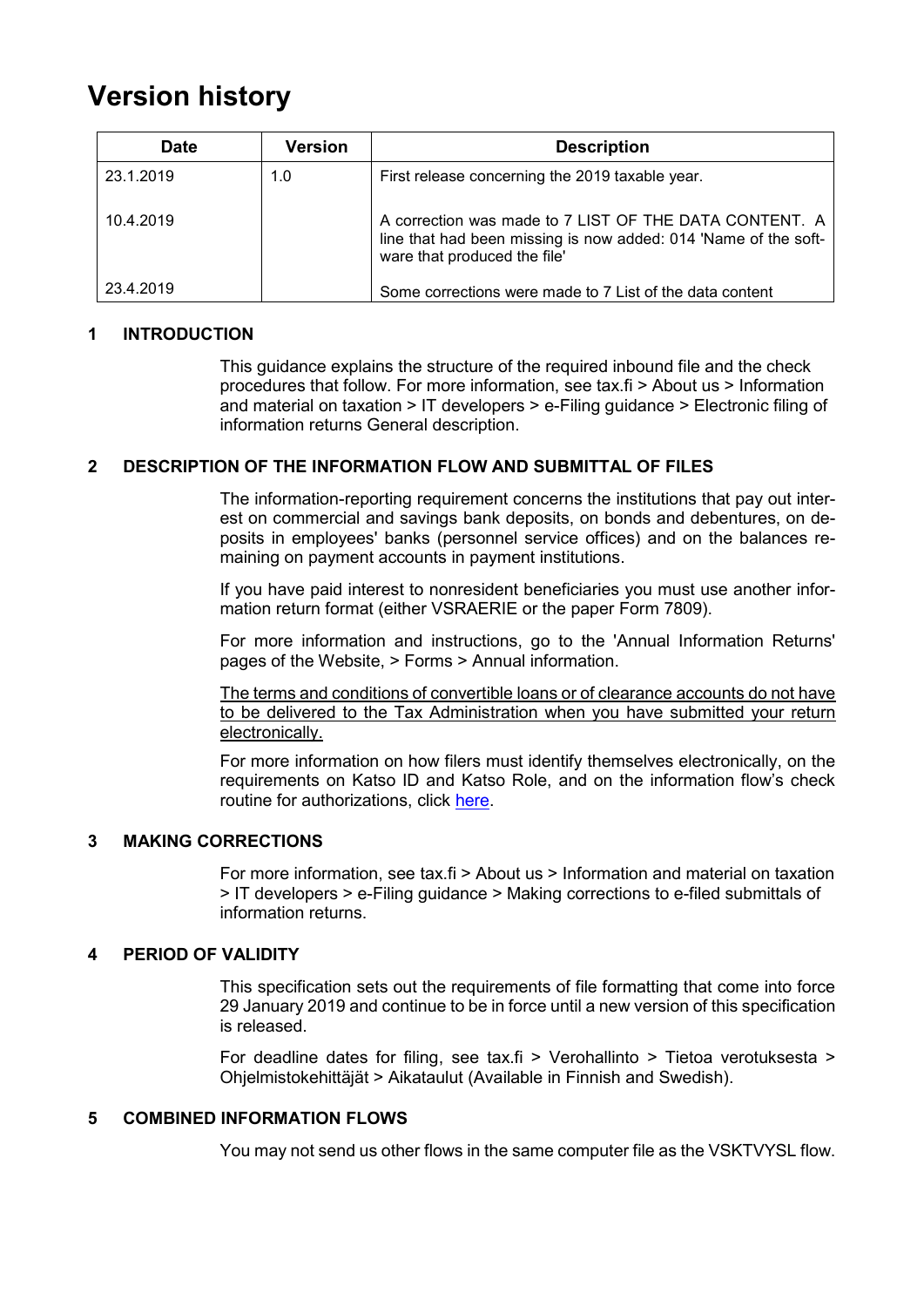### <span id="page-2-0"></span>**6 CHANGES ON THE PREVIOUS YEAR**

| <b>Version</b> | Data Name | Data element                                | <b>Description</b>          |
|----------------|-----------|---------------------------------------------|-----------------------------|
| 1.0            | 058       | Year of payment                             | Year changed                |
|                | 082       | <b>Deletion</b>                             | Added as a new data element |
|                | 014       | Name of the software that produced the file |                             |
|                | 010       | Payor's ID                                  | Data format changed         |
|                |           |                                             | YTUNNUS → YTUNNUS2          |
|                | 080       | Account operator's Business ID              | Data format changed         |
|                |           |                                             | YTUNNUS → TIHOYHTEISO       |

### <span id="page-2-1"></span>**7 LIST OF THE DATA CONTENT**

| Code  P/V |         | T           | L/T | <b>Description</b>                                                                                                                                                                                                                                                                                                                                                                                                                                                                                                              | <b>Format</b>      | Permissible                      |
|-----------|---------|-------------|-----|---------------------------------------------------------------------------------------------------------------------------------------------------------------------------------------------------------------------------------------------------------------------------------------------------------------------------------------------------------------------------------------------------------------------------------------------------------------------------------------------------------------------------------|--------------------|----------------------------------|
| 000       | P       | T           |     | File identifier                                                                                                                                                                                                                                                                                                                                                                                                                                                                                                                 | AN <sub>8</sub>    | values<br><b>VSKTVYSL</b>        |
| 082       | v       |             |     | Deletion                                                                                                                                                                                                                                                                                                                                                                                                                                                                                                                        | A1                 | D                                |
| 010       | P       | $\mathsf T$ |     | Payor's ID                                                                                                                                                                                                                                                                                                                                                                                                                                                                                                                      | <b>YTUNNUS2</b>    |                                  |
| 080       | v       | Τ           |     | Account operator's Business ID                                                                                                                                                                                                                                                                                                                                                                                                                                                                                                  | <b>TIHOYHTEISO</b> |                                  |
| 058       | P       | T           |     | Year of payment                                                                                                                                                                                                                                                                                                                                                                                                                                                                                                                 | <b>VVVV</b>        | 2019                             |
|           |         |             |     | The year of payment is the calendar year when payment took<br>place.                                                                                                                                                                                                                                                                                                                                                                                                                                                            |                    |                                  |
| 001       | P       |             |     | Start of a partial data set                                                                                                                                                                                                                                                                                                                                                                                                                                                                                                     | N <sub>8</sub>     |                                  |
| 802       | P       | T           |     | Type of interest<br>8A = Interest on bank deposits (paid to bank account holders<br>by commercial or savings banks accepting deposits from the<br>public-must be reported separately for each banking en-<br>tity).<br>8B = Interest on bonds and debentures (separately for each<br>issue)<br>8C = Interest on the balances of deposits in employee banks<br>(personnel service offices), of client accounts in payment in-<br>stitutions, and interest paid by the Finnish branch offices of<br>foreign payment institutions. | AN <sub>2</sub>    | 8A, 8B, 8C                       |
| 812       | P       |             |     | Total paid interest                                                                                                                                                                                                                                                                                                                                                                                                                                                                                                             | R <sub>14</sub> ,1 |                                  |
| 813       | P       |             |     | Total amount of tax at source on interest                                                                                                                                                                                                                                                                                                                                                                                                                                                                                       | R <sub>14</sub> ,1 |                                  |
| 815       | v       |             |     | The total amount of interest paid to nonresidents                                                                                                                                                                                                                                                                                                                                                                                                                                                                               | R <sub>14</sub> ,1 |                                  |
| 816       | v       |             |     | Total of interest paid to residents, fully liable to tax, on which R14,1<br>no tax was withheld at source                                                                                                                                                                                                                                                                                                                                                                                                                       |                    |                                  |
| 817       | $V/P$ T |             |     | The ISIN code of the bond or debenture                                                                                                                                                                                                                                                                                                                                                                                                                                                                                          | <b>ISINKOODI</b>   |                                  |
| 818       | $V/P$ T |             |     | Official name of the bond or debenture                                                                                                                                                                                                                                                                                                                                                                                                                                                                                          | AN60               |                                  |
| 805       | P       |             |     | Payor category<br>01 = Bank accepting deposits from the public<br>02 = Employee bank (personnel service)<br>03 = Finnish branch office of a foreign credit institution<br>04 = State of Finland<br>05 = Domestic payment institution<br>06 = Other issuer of bonds and debentures<br>07 = Finnish branch office of a foreign institution                                                                                                                                                                                        | AN <sub>2</sub>    | 01, 02, 03,<br>04, 05, 06,<br>07 |
| 009       | P       |             |     | End of a partial data set                                                                                                                                                                                                                                                                                                                                                                                                                                                                                                       | N <sub>8</sub>     |                                  |
| 041       | Λ       |             |     | Name of contact person                                                                                                                                                                                                                                                                                                                                                                                                                                                                                                          | AN30               |                                  |
| 042       | ٧       |             |     | Contact person's telephone                                                                                                                                                                                                                                                                                                                                                                                                                                                                                                      | PUHELIN2           |                                  |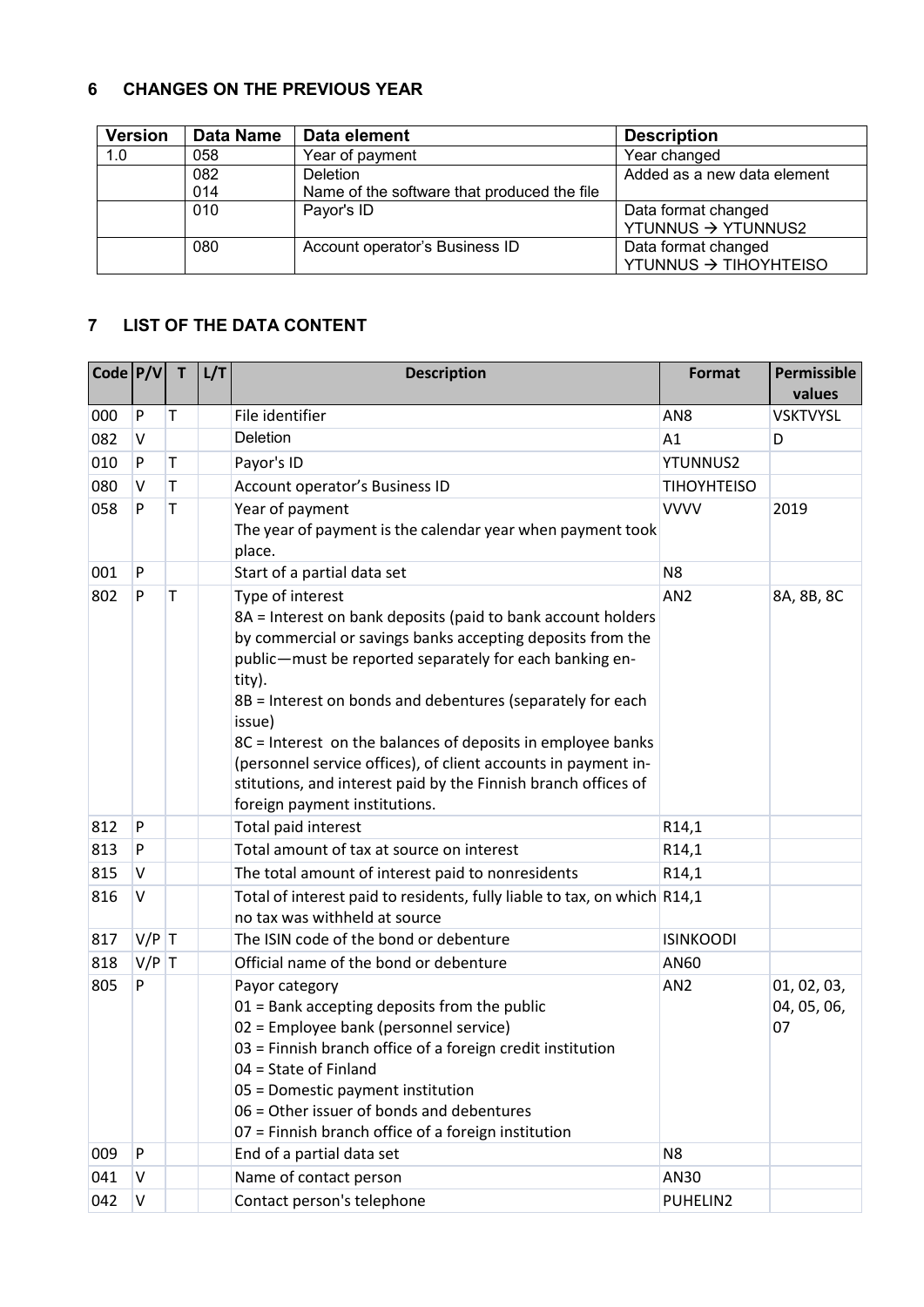| 014 | D | Name of the software that produced the file  | Υ-              |
|-----|---|----------------------------------------------|-----------------|
|     |   |                                              | TUNNUS AN2      |
| 048 |   | Software application that produced this file | AN35            |
| 198 | D | Software-generated timestamp                 | <b>DDMMYYYY</b> |
|     |   |                                              | <b>HHMMSS</b>   |
| 999 | D | Final identifier                             | 'N8             |

### <span id="page-3-0"></span>**8 AUTOMATED CHECK PROCESSES**

| New /   | Code | <b>Description of Calc. Rule / Check</b>                                                                           |
|---------|------|--------------------------------------------------------------------------------------------------------------------|
| Changed |      |                                                                                                                    |
|         | 802  | #1288; If the Type of Interest is 8B (802:8B), you must populate either the ISIN                                   |
|         | 817  | (817) or the name (818) of the bond/debenture.                                                                     |
|         | 818  |                                                                                                                    |
|         | 817  | The two first characters must be alphabetic of the ISIN (817), bond/debenture<br>(characters FI are also allowed). |
|         |      | #1135; Incorrect ISIN.                                                                                             |

#### <span id="page-3-1"></span>**9 MESSAGES**

Not applicable to this information flow.

#### <span id="page-3-2"></span>**10 EXAMPLE**

This example is created by the Accounting Pro software application (048) and it represents an annual information return on payments of interest governed by the Act on Taxation at source of interest income (VSKTVYSL).

The input for the 2019 payment year (058) contains information for the Payer ID 6612663-4 (010) that relates to three different partial data sets (001:3). First data set (ends with 009:1) contains information on interest (802:8A) interest total being 2000000 euros and 50 cents (812), payor category: "bank accepting deposits from the public (805)".

The second one of the data sets (ends with 009:2) contains information on bonds/debentures (802:8B) with interest total amounting to 100000 euros (812), payor category: "other issuer of bonds and debentures" (805:06).

The third data set (ends with 009:3) contains information on interest paid on bonds/debentures (802:8B), interest total is 80000 euros and 10 cents (812), payor category: "employee bank (personnel service)" (805:02).

The person to contact is Korko Martti (041), and phone number 09123456 (042). This itemization is number 1, which is also the value of the final identifier (999) on the last line.

000:VSKTVYSL 010:6612663-4 058:2019 001:3 802:8A 812:2000000,5 813:400000,2 817:EE1223344555 805:01 009:1